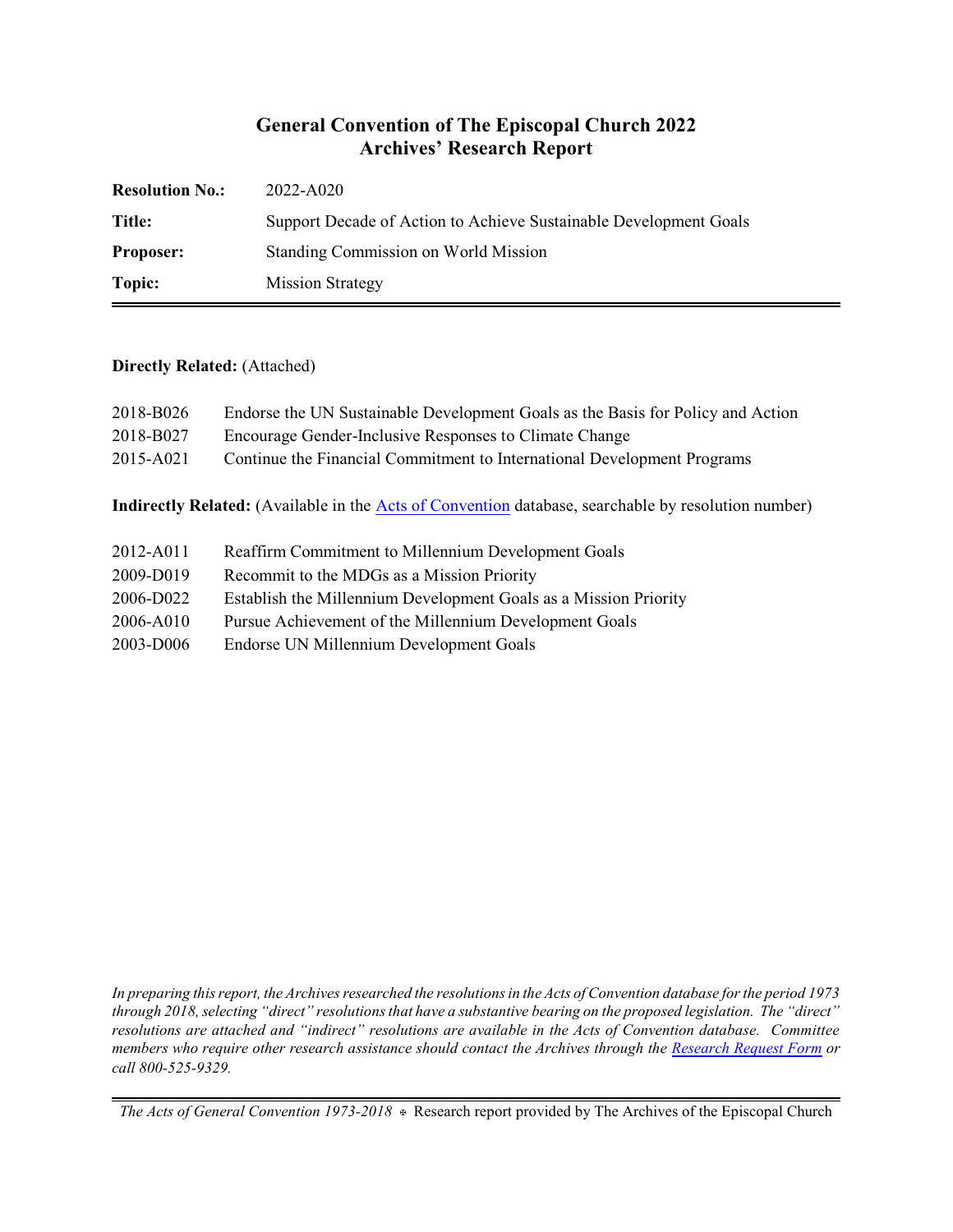# **A020 - Support Decade of Action to Achieve Sustainable Development Goals**

### **Final Status:** Not Yet Finalized

**Proposed by:** Standing Commission on World Mission **Requests New Interim Body**: No **Amends C&C or Rules of Order**: No **Has Budget Implications**: No **Cost**: **HiA:** HB **Legislative Committee Currently Assigned**: 20 - Environmental Stewardship & Care of **Creation Completion Status:** Incomplete **Latest House Action:** N/A **Supporting Documents:** No

## **Resolution Text**

*Resolved*, the House of \_\_\_\_\_\_\_\_\_\_\_\_\_\_\_\_ concurring,

That the 80th General Convention express continued support for the ways in which the Sustainable Development Goals (SDGs) have become the cornerstone of development policy and action of the Episcopal Church's institutions, agencies, dioceses, and congregations and provided a framework for approaching the Church's call to eradicate poverty and promote sustainable development; and be it further

*Resolved,* That the General Convention encourage all parishes, dioceses, and jurisdictions to support the UN's Decade of Action (2020-30) to achieve the SDGs by (1) educating themselves about the SDGs using United Nations, Anglican Communion and Episcopal Church resources; (2) developing their own educational resources to translate the core Christian values and imperatives of the SDGs in ways that can be easily grasped, shared, and put into action; (3) undertaking self-audits to assess how their existing mission work and ministries already address the SDGs; and (4) sharing stories about how they are working toward the SDGs and furthering the work that Jesus calls all of us to do; and be it further

*Resolved,* That the General Convention commend and acknowledge Episcopalians who are already working towards the SDGs, including the Episcopal presence at the annual UN High-Level Political Forum on the SDGs and Episcopal Relief & Development which continues to educate the Church about the SDGs and work toward the SDGs through its programs and priorities.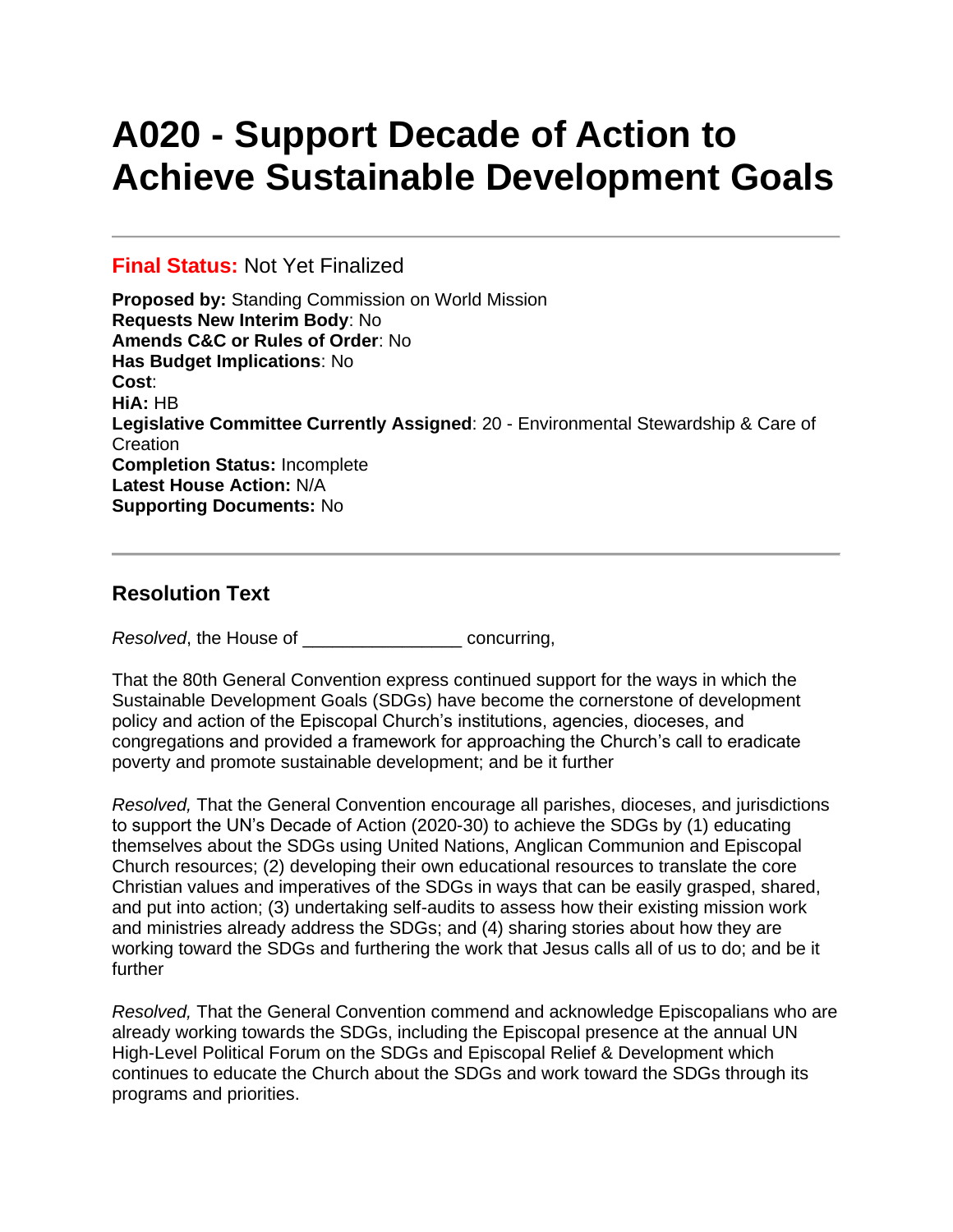## **Explanation**

General Convention and Executive Council have previously affirmed the United Nations' Agenda 2030 and the Sustainable Development Goals (SDGs) through 2015-A021 Continue the Financial Commitment to International Development Programs (affirmed by Executive Council in October 2015), 2018-B026 Endorse the UN Sustainable Development Goals as the Basis for Policy and Action, and 2018-B027 Encourage Gender-Inclusive Responses to Climate Change. These resolutions have established the Church's endorsement of the overall goals of sustainable development and poverty eradication and the principle of using the SDG framework, as well as linking that support to concrete financial commitments of 0.7% of operating budgets. Episcopal Relief & Development has taken the lead in educating the Church about the SDGs, in addition to contributing to the Goals through its projects.

In September 2019, the UN Secretary-General called for a Decade of Action to advance achievement of the SDGs and acknowledge the need for action on global, local, and individual levels. The COVID-19 pandemic has impacted all 17 SDGs and shown that what began as a health crisis has quickly become a human and socio-economic crisis. As the pandemic continues to impede progress towards the SDGs, it also makes their achievement all the more urgent and necessary.

In response, the Church needs to expand its focus beyond funding to education at the parish and diocesan level so that all Episcopal faith communities can understand the Christian values and imperatives at the root of the SDGs. Existing UN, Anglican and Episcopal resources can be adapted to speak prophetically within local contexts. Similarly, the resolution seeks through self-audits to reveal existing ministries, local and global, which further the work that Jesus has called us to do as well as contribute to achievement of the SDGs. Reports on these self-audits would provide valuable input to the Church's representatives to the United Nations, enabling them to accurately map and lift up the Church's work to achieve the SDGs in the UN context.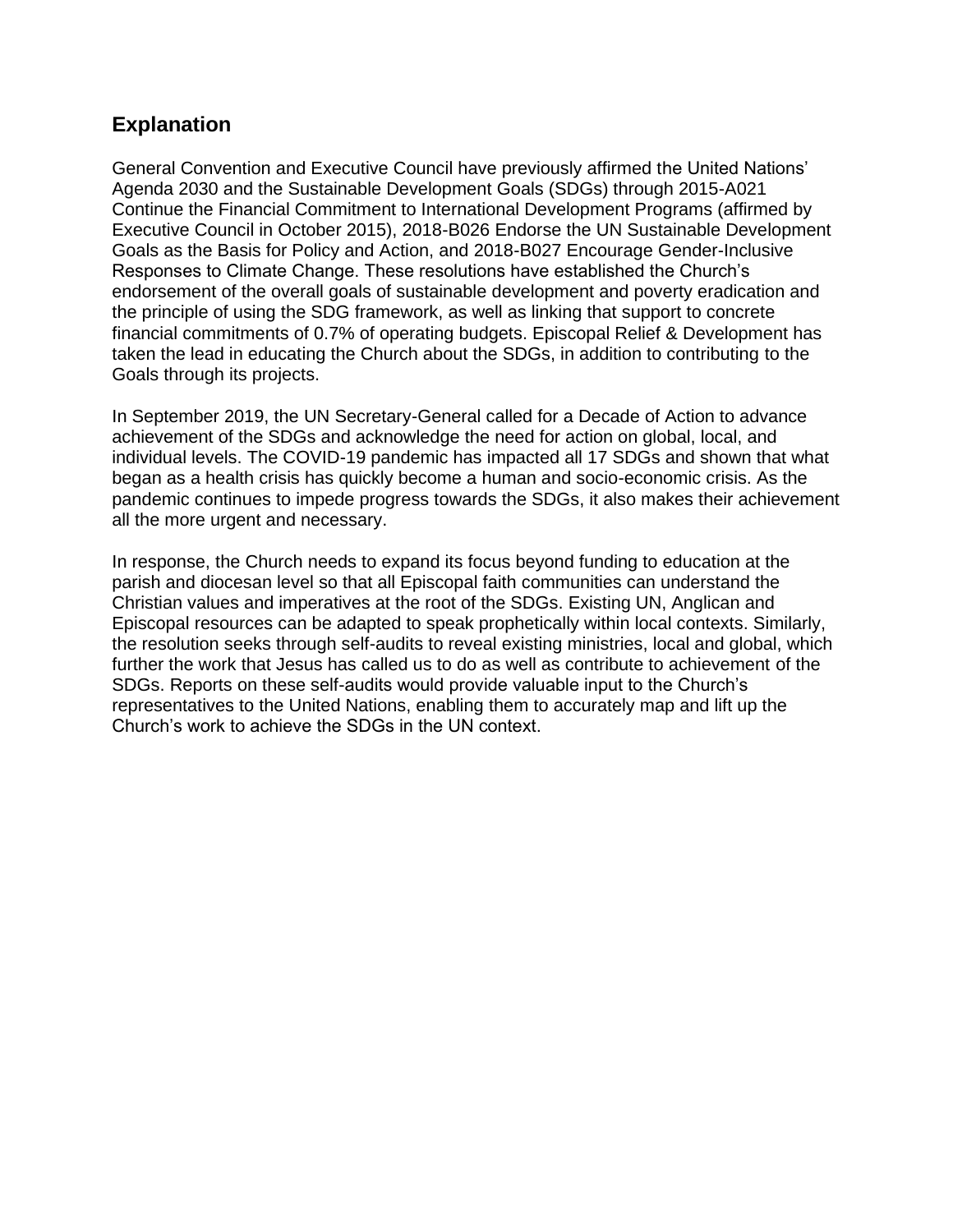| <b>Resolution Number:</b> | 2018-B026                                                                          |
|---------------------------|------------------------------------------------------------------------------------|
| Title:                    | Endorse the UN Sustainable Development Goals as the Basis for<br>Policy and Action |

Legislative Action Taken: Concurred

**Final Text:**

*Resolved*, **That the 79th General Convention of the Episcopal Church embrace the United Nations Sustainable Development Goals as the successor to the Millennium Development Goals;** and be it further

*Resolved*, **That the Sustainable Development Goals become the basis of development policy and action of the Episcopal Church in its institutions, dioceses, and congregations;** and be it further

*Resolved*, **That 0.7% of the budget for the Episcopal Church adopted at the 79th General Convention be devoted to development projects shaped by the lens of the Sustainable Development Goals, during the triennium 2019 – 2021.**

**Citation:** General Convention, *Journal of the General Convention of...The Episcopal Church, Austin, 2018* (New York: General Convention, 2018), p. 1056.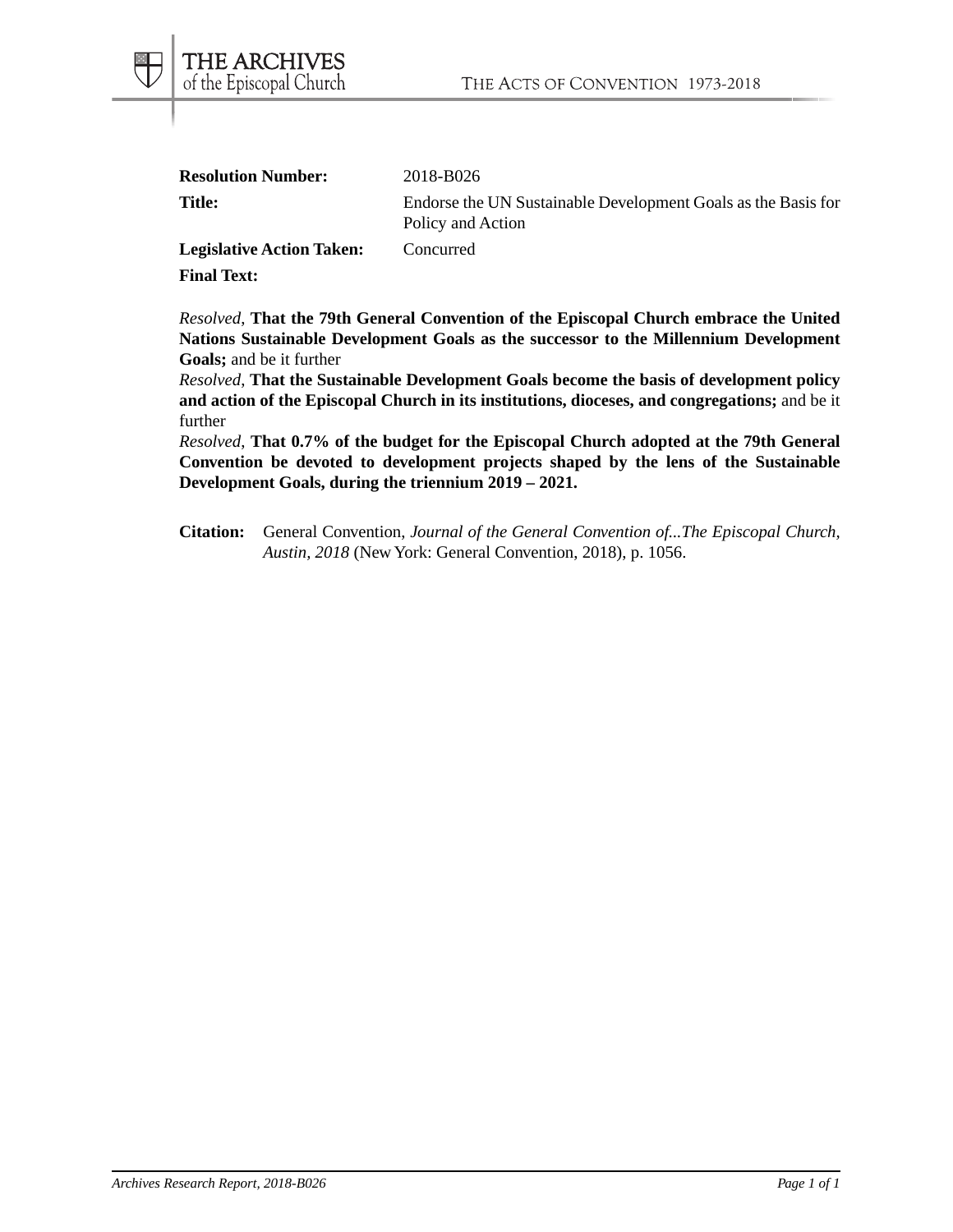| <b>Resolution Number:</b>        | 2018-B027                                              |
|----------------------------------|--------------------------------------------------------|
| Title:                           | Encourage Gender-Inclusive Responses to Climate Change |
| <b>Legislative Action Taken:</b> | Concurred as Amended                                   |
| <b>Final Text:</b>               |                                                        |

THE ARCHIVES of the Episcopal Church

*Resolved*, **That the 79th General Convention of The Episcopal Church call on our Office of Government Relations to support international and domestic efforts to encourage and advocate for gender inclusive approaches within climate change disaster response and management, recognizing that climate change profoundly and differently impacts people according to their gender;** and be it further

*Resolved*, **That this Convention urge congregations and dioceses of The Episcopal Church to act in their own contexts in recognition that women are at the front line of climate impact and need to be involved in decisions affecting their lives, and those of their families and communities in response to disasters and humanitarian emergencies;** and be it further

*Resolved*, **That institutions and providers in The Episcopal Church, such as Episcopal Relief and Development, whose ministries are associated with disasters, climate refugees, maternal health, poverty alleviation, and addressing inequalities be urged to continue to lift up and advocate for women's leadership on climate justice, support gender inclusive approaches to climate resilience and make themselves available as resources to congregations and dioceses for this work;** and be it further

*Resolved*, **That the Episcopal Church 1) commit to the revision of previous materials, development and circulation of educational resources to be used in both diocesan and congregational formation and 2) encourage faith communities and dioceses to recommit to allocating 0.7% of their operating budgets in support of the United Nations Sustainable Development Goals.**

**Citation:** General Convention, *Journal of the General Convention of...The Episcopal Church, Austin, 2018* (New York: General Convention, 2018), pp. 675-676.